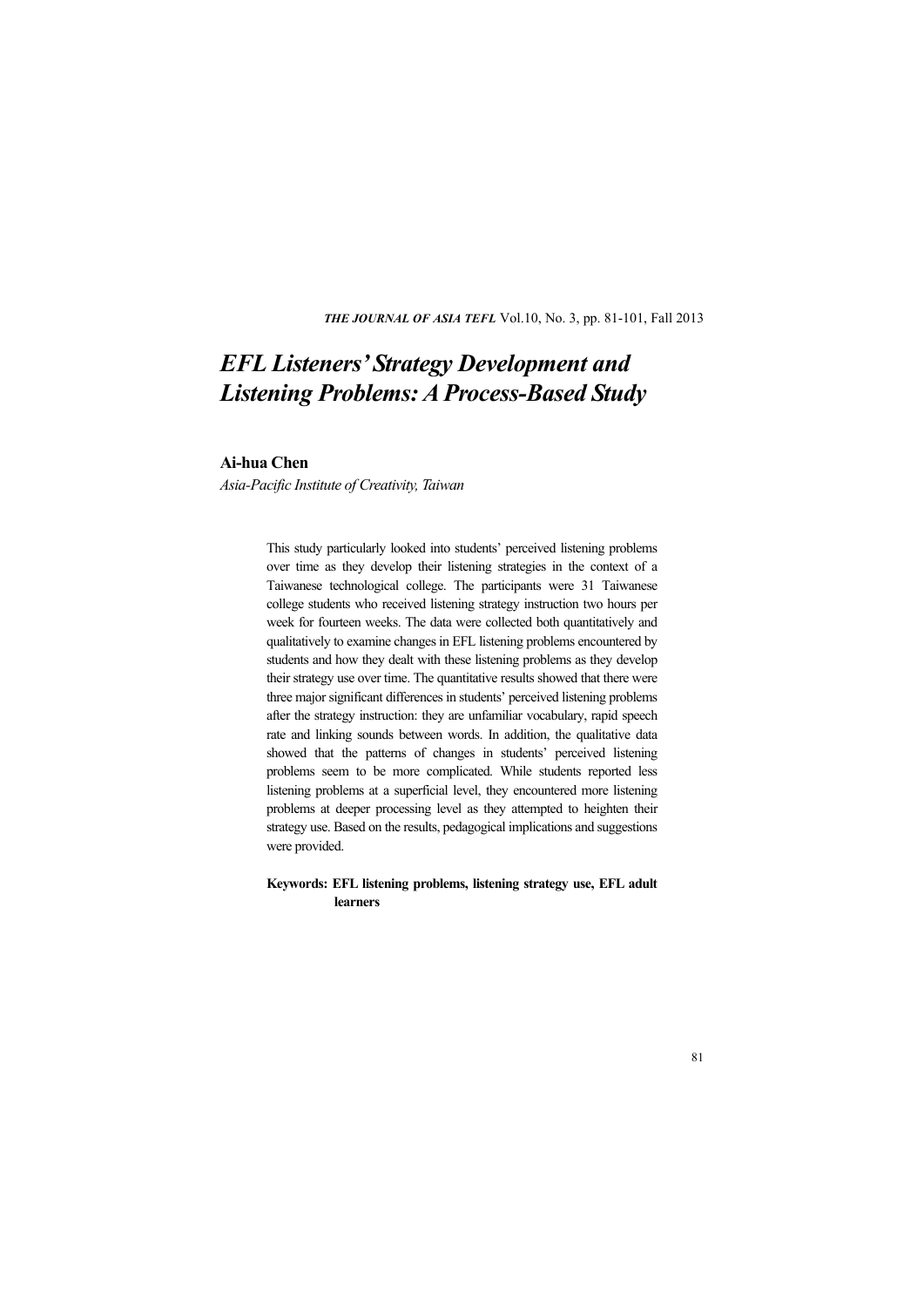# **INTRODUCTION**

The listening macro-skill is the basic building block of EFL communication, and failing to comprehend when listening leads to misunderstanding or non-understanding. Hence, to equip students with EFL communicative competence, the most fundamental and important step is to help students activate their learning in listening comprehension. However, EFL listening instruction in Taiwan has typically adopted the Grammar-Translation method or the Audio-Lingual method, which have an emphasis on repeated patterns and structures (Mendelsohn, 1994; Richards & Rogers, 2001; Rost, 2002). This form-based listening instruction has been also accompanied by "testing listening," the practice of answering listening comprehension questions followed by the provision of the correct answers and finishing with an explanation of the meaning of the transcripts. This form of repeated drill-based practice may inhibit students from being active listeners, reducing their interest and motivation to learn how to listen in EFL context. As a result, listening comprehension has been regarded as one of the most difficult skills for most students to learn.

Some problems resulting in such ineffective EFL listening pedagogy in Taiwan may be that, on the one hand, teachers merely focus on what students have learned by testing listening and often overlook the process by which students learned to comprehend while listening (Mendelsohn, 1994; Vandergrift, 2004). On the other hand, students rely passively on teachers' instruction and seldom realize that they themselves must be active in their listening and learning to listen (Chen, 2010; Goh & Taib, 2006; Vandergrift, 2003). One way to remedy these problems would be to shift the attention from test-oriented teaching toward more student-oriented instruction, in which the key focus is on helping students to develop their listening strategies and learn how to listen actively (Richards, 2005). Therefore, this study aimed to explore the processes of learners' listening strategy development. In particular, this study looked at listeners' changing processes of their perceived listening problems over time and how listeners learn to solve these obstacles during their listening processes.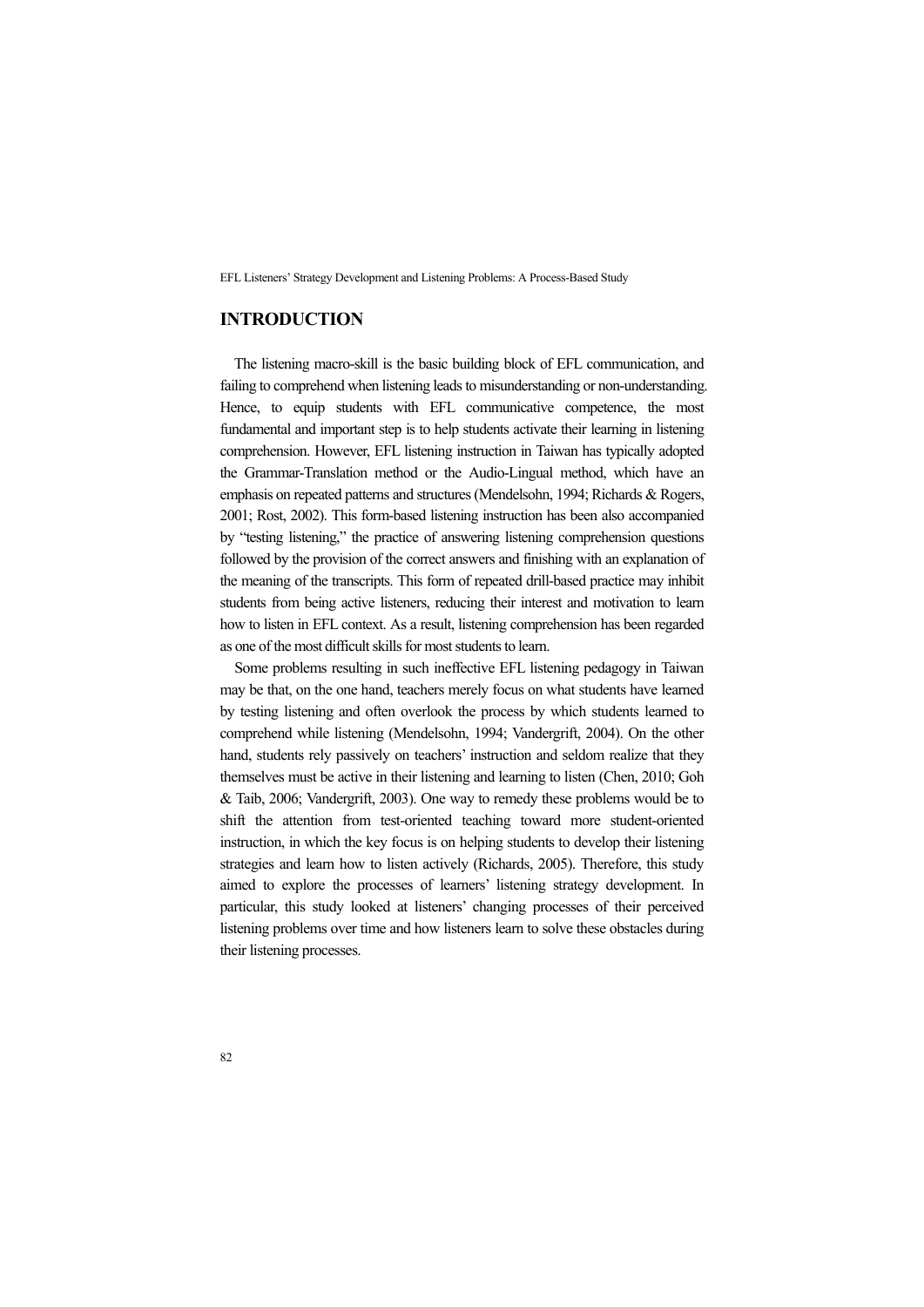## **LITERATURE REVIEW**

## **Listening Processing**

The listening process is the continuing construction of interpretation to the spoken input, and thus the ability to adjust the interpretation to response new information is especially crucial in the L2/FL listening (Buck, 2001). First language listeners may process the listening input automatically without much conscious attention to word-by-word input. In contrast, most L2/FL listeners need to consciously decode the details and construct the meaning of the listening input; comprehension usually breaks down easily primarily due to listeners' limited working memory and linguistic knowledge (Vandergrift, 2004). Therefore, it is crucial to consider the complex cognitive process in L2/FL listening instruction, and more intervention is necessary in assisting listeners to achieve successful comprehension. Based on this premise, this study takes the cognitive processing perspective as the main theoretical basis for examining the L2/FL listening process.

The most widely acknowledged information processing model in the listening process is probably drawn from Anderson's (1985, 2000) three-stage comprehension model perception, parsing and utilization each of which is interrelated, recursive and overlapping. This model has probably been the dominant paradigm adopted in the listening process; for example, it has been applied in many research studies to the use of listening strategies at different stages (Bacon, 1992, Goh, 2000; O'Malley et al., 1989). Furthermore, Rost's (2002) listening processing phases of decoding, comprehending, and interpreting also provide a comprehensive understanding of how listeners process decoding, comprehending, and interpreting the multiple levels of knowledge to react to the appropriate responses to incoming information. This may incorporate the characteristics of linear steps and parallel processing, with both bottom-up and top-down processing interacting simultaneously.

There are two directions to approach listening input, bottom-up and top-down processing. Anderson and Lynch (1988) described bottom-up processing as "listener as tape-recorder" that involves a decoding or text-based process and top-down processing as "listener as active model builder" that involves a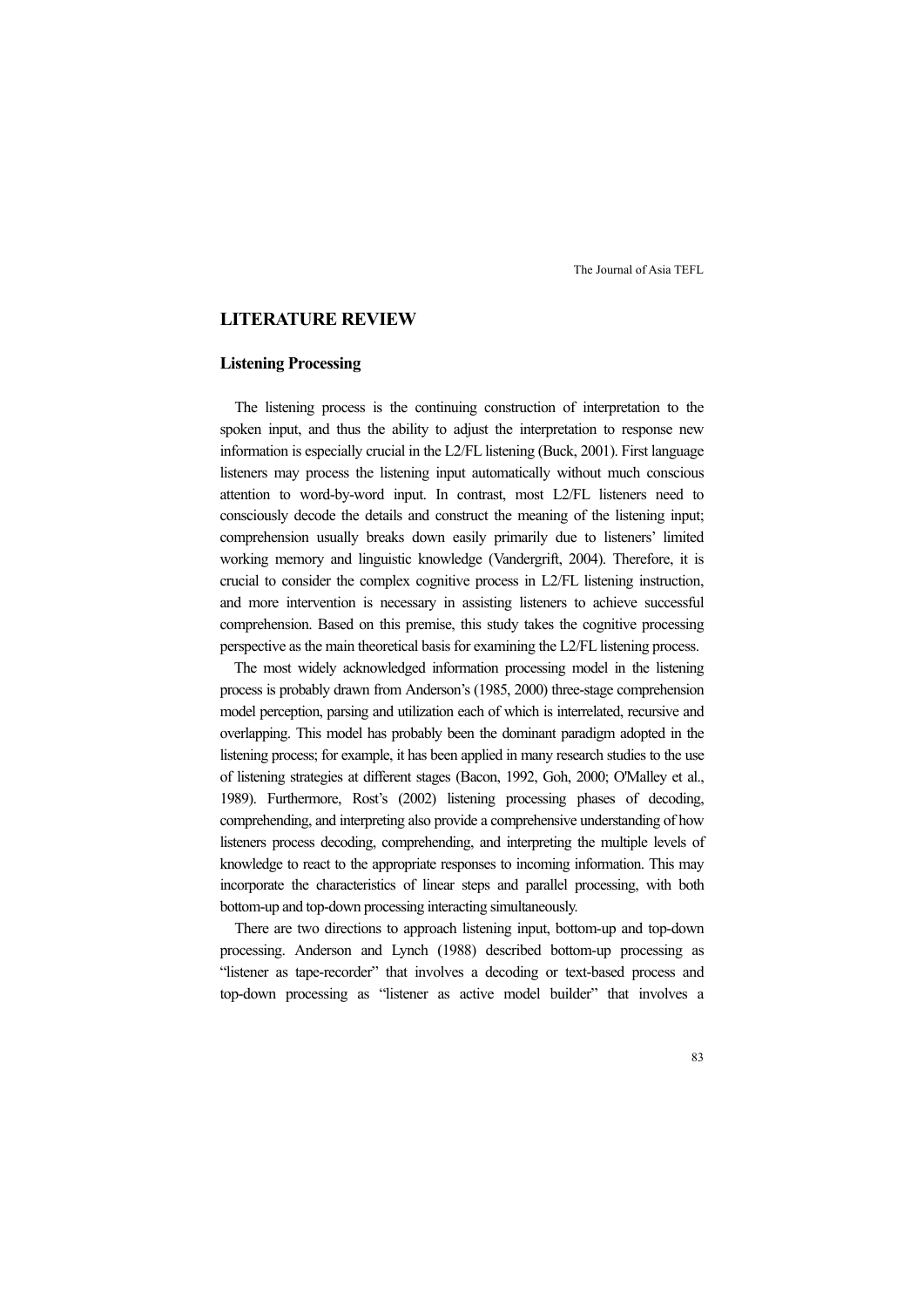knowledge-based process. However, the issue of whether there is more bottom-up or top-down processing to comprehend input among listeners of different proficiency levels has attracted contradictory views in various studies (Field, 2004; O'Malley et al., 1989; Osada, 2001; Tsui & Fullilove, 1998; Vogely, 1995). It is suggested that successful listening comprehension relies on the integration of and the balance between both bottom-up and top-down strategies (Flowerdew & Miller, 2005; Vandergrift, 2007), while the nature of that balance may vary depending on a number of different factors (e.g., the text, task, speaker, listener and input processing factors). Hence, it is imperative to probe these factors and identify possible problems learners may encounter during their input processing, with the aim of helping learners find the best ways to solve these obstacles and arrive at comprehension successfully.

#### **Listening Problems**

As listening comprehension is a complex ongoing process which involves the interaction of various factors, many learners find it difficult to comprehend spoken input and have little awareness of why that happens. Some studies further clarify the L2/FL listening problems encountered by listeners. For example, Flowerdew and Miller (1996) investigated EFL learners' problems in listening to academic lectures. The problems reported by students included the fast speed of delivery, new terminology and concepts, difficulties in concentrating, and problems related to the physical environment. Goh (2000) examined real-time listening problems of ESL learners within Anderson's (1985) three-phase model of language comprehension – perception, parsing and utilization. Most problems reported by learners were associated with perceptual (low-level) processing, such as word recognition and attention failure, while relatively few problems were linked to inefficient parsing and failure in utilization (high-level processing). Goh (2000) also pointed out that less proficient listeners have more problems with low-level processing. Meanwhile, Hasan (2000) investigated how Arabic EFL learners perceived their problems in listening. Although a range of listening problems pertinent to the factors of task, text, speaker and listener were identified, the most frequently reported problems were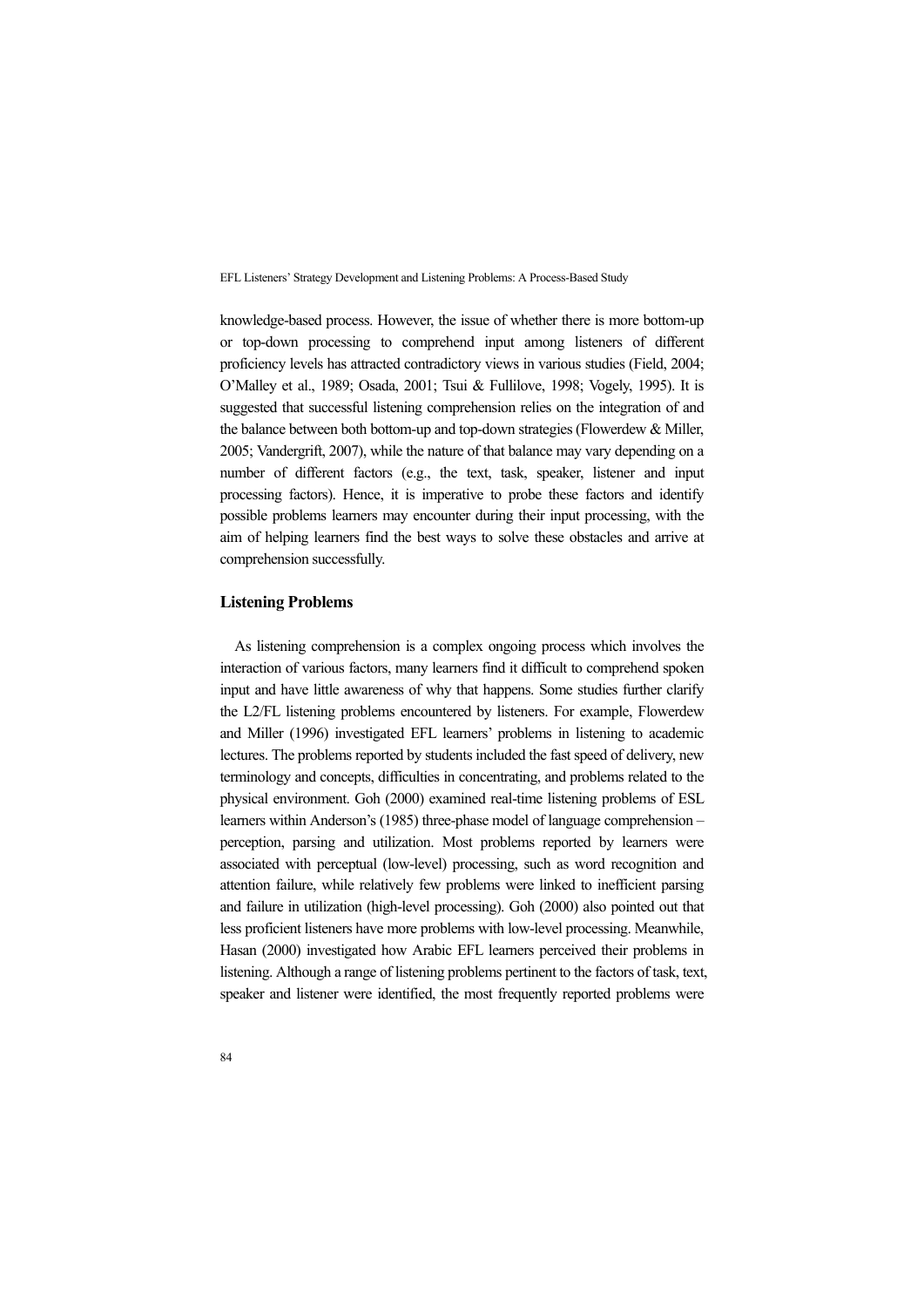limited to text factors or bottom-up processing, such as fast speech rate and new vocabulary. More recently, in Graham's (2006) study, the main listening problems reported by foreign language learners were related to the speedy delivery of text leading to failure in identifying and recognizing words in a stream of input. From these studies, although having identified a range of listening problems related to factors of text, task, speaker and listener, it can be noted that the most commonly identified problems are fast speech rate and unfamiliar words perceived by learners. Generalizing from the results of these studies, there seems to be a tendency for most learners to falsely assume or blame their listening difficulties on external factors of text or task, rather than internal factors such as learners' anxiety, background knowledge, language proficiency or their ways of processing listening. Even though the reported problems were related to listener factors or process factors, they were mostly confined to the lower level processing problems such as difficulties in identifying words they know and chunking streams of speech and concentration.

This may imply that most learners have limited knowledge of their ways of dealing with listening input and little awareness of the actual problems occurring during their online processing. As a result, comprehension usually breaks down at the low-level of processing, which inhibits listeners from arriving at successful comprehension. These listening problems have long been ignored and remained unresolved in the conventional teaching of listening, which simply involves practicing answering the listening test questions and explaining meaning (Field, 1998). It is imperative to guide and assist learners to process listening tasks more efficiently and effectively in order to overcome obstacles that occur during the listening process. One of the most important ways to help learners achieve successful listening is to guide them to raise their awareness on their listening problems and use effective listening strategies.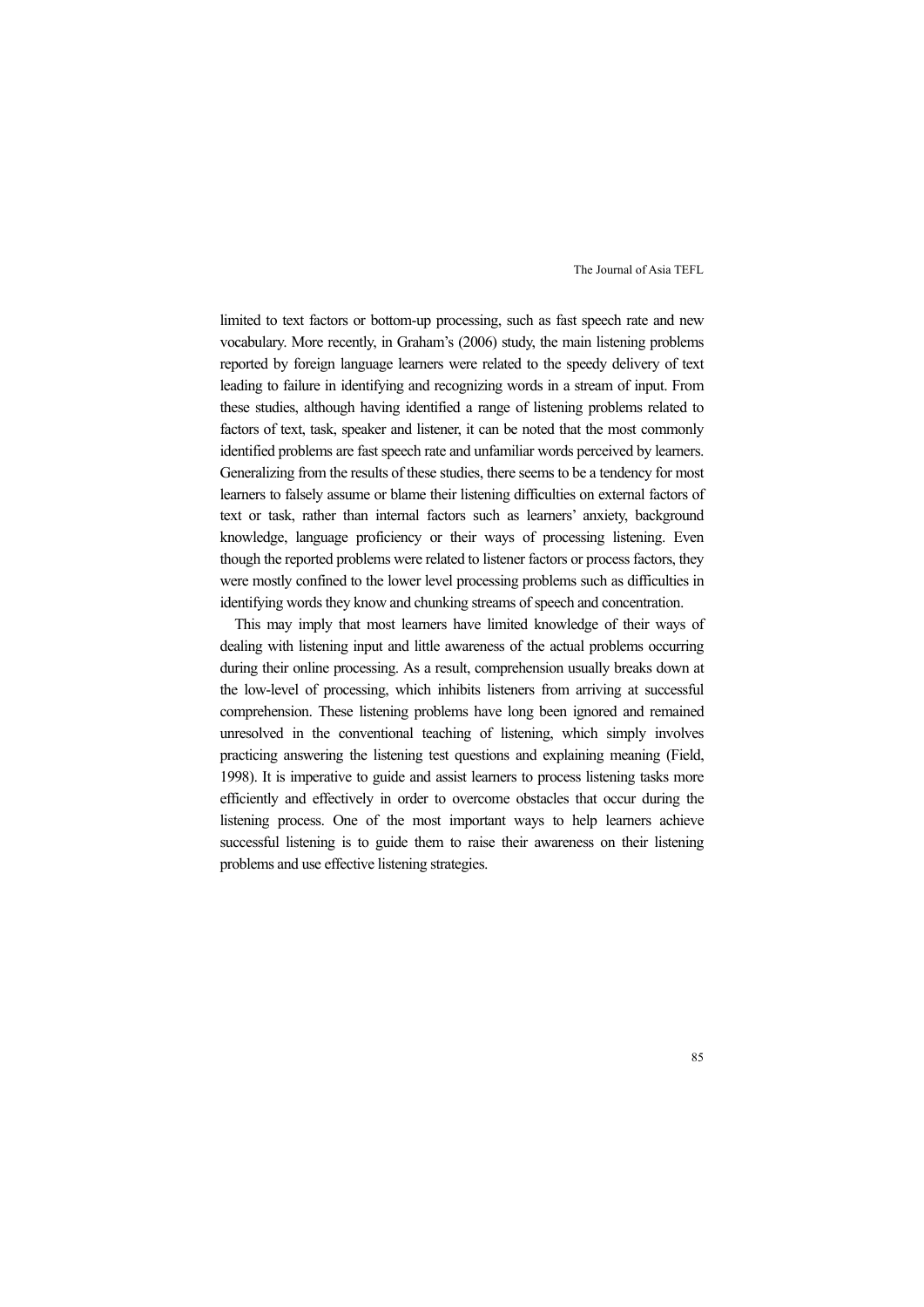#### **Strategy Instruction**

Consequently, more systematic models of strategy instruction (SI) have been provided (Chamot, et al. 1999; Grenfell & Harris, 1999; O'Malley & Chamot, 1990; Oxford, 1990). These models share some similar steps to some extent: raising strategic awareness, modeling, practicing, and evaluating strategy use. In general, these models emphasize the importance of explicit strategy training, the development of metacognition, modeling and presenting new strategies, learners' practice, self-reflection and expansion of effective strategy use, as well as the gradual shift from teachers' scaffolding to learners' self-directed learning in selecting and applying appropriate strategies.

Particularly for listening SI, Mendelsohn (1994) has proposed a strategy-based approach which provides structured rationales, procedures, and implementations for strategy instruction in L2/FL listening. Similarly, Chamot (1995) has suggested procedures for integrated listening SI such as identifying students' listening strategies, raising their metacognitive awareness, modeling the selected strategies through thinking-aloud, discussing what strategies are used before, and encouraging students to plan, practice and reflect on their strategies. In doing so, learners might be able to facilitate strategies transfer to new listening tasks and achieve successful listening.

Although the effectiveness of listening strategy instruction on improving learners' listening proficiency has been recognized across various studies in a range of settings (Carrier, 2003; Chamot, 2005; Harris, 2007; Thompson & Rubin, 1996), most of these studies have been based on quantitative pre- and post-test design that examined the quantitative results of strategy instruction (e.g., learners' gains on listening test scores or on increasing number of listening strategies use), while little research has been based on qualitative development of learners' strategy acquisition in dealing with their listening problems during the process of strategy instruction (e.g., how learners adapt their strategy use to overcome obstacles that occur during the listening process). In addition, more recent research has argued that it is not the quantity of strategy use, but the quality of strategy use, that is crucial to solving learners' listening problems and arriving at successful listening comprehension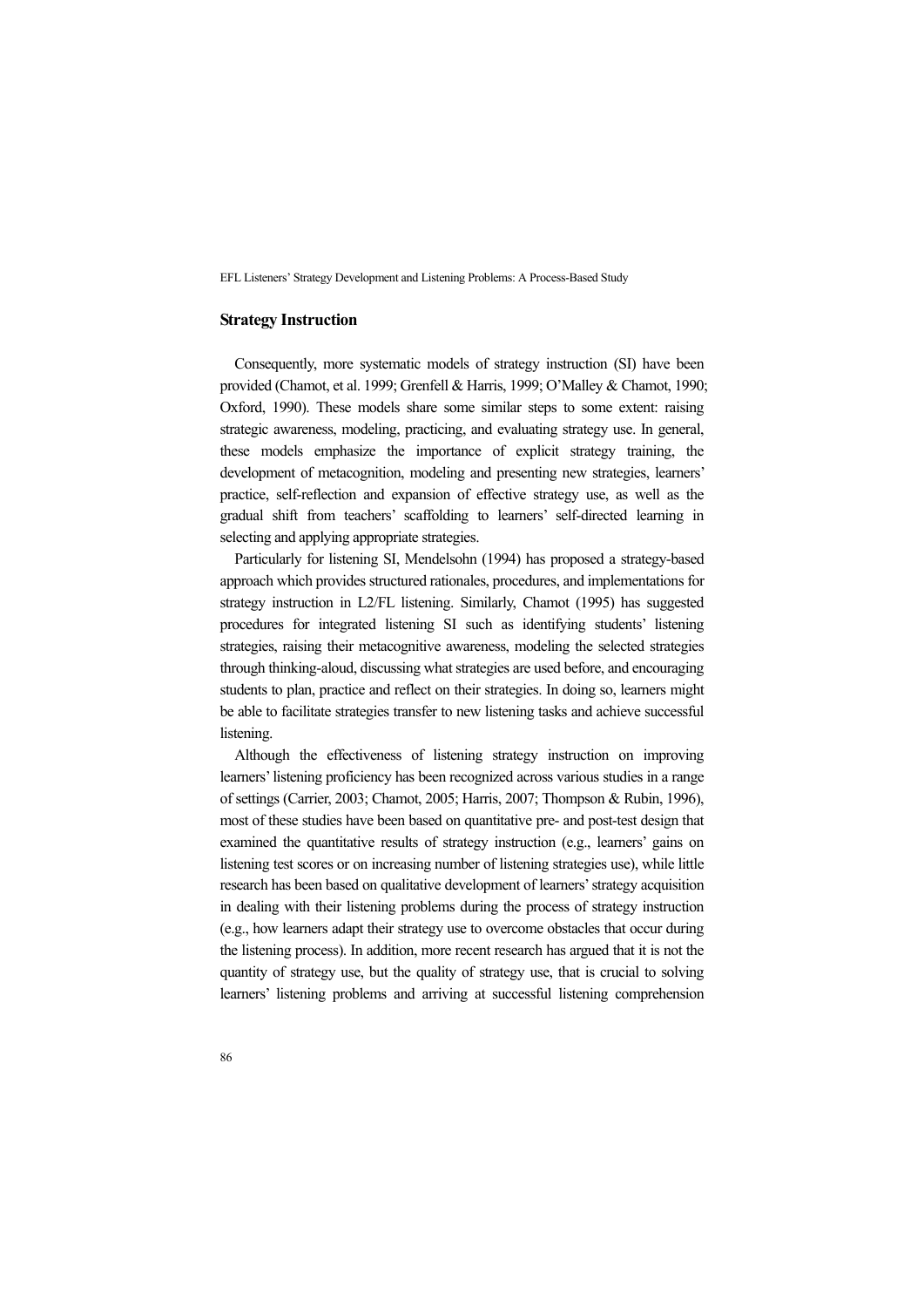(Chen, 2010; Goh, 2002; Graham, 2003; Oxford, 2001). Therefore, this study intended to investigate listeners' changing processes of their perceived listening problems over time during the course of strategy instruction, aiming to explore in-depth insights into learners' listening strategy development.

# **METHODOLOGY**

## **Research Questions**

This classroom-based study focused on raising students' awareness of their listening problems and strategy use so as to guide them to employ effective strategies for listening tasks and in turn to empower them to take charge of their own learning about EFL listening when they leave the EFL classroom. This study focused in particular on examining learners' perceived listening problems as they developed their strategy use during the course of strategy instruction. More specifically, the research question guiding this investigation was as follows: How, if at all, do EFL learners cope with their listening problems over time as they heighten their strategy use?

### **Participants**

The participants in this study consisted of 31 EFL college students who enrolled in a course entitled "English Listening Practice" at a technological college in Taiwan. They had learned English as a subject in school settings for at least six years, and their English proficiency ranged from high-beginning to low-immediate level. They had not studied abroad before, nor were they attending additional English classes besides this class.

The class met for two hours every week for fourteen weeks, and the listening materials adopted in this course included the textbook, some supplementary daily-life authentic audio and video clips (around 140 words/minute with a range of 1-3 minutes) and listening comprehension test practice. The strategy instruction was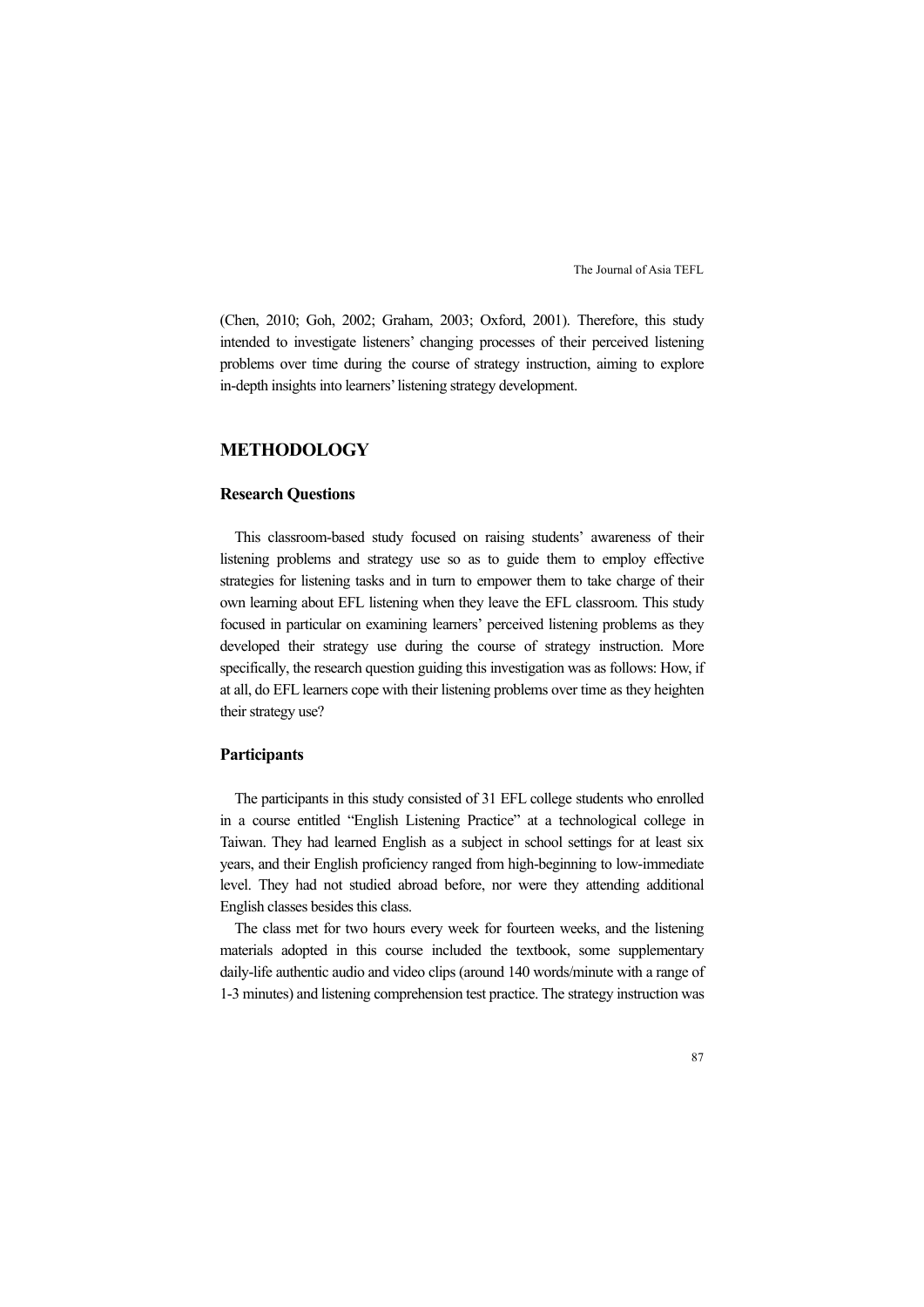integrated as an extension of the listening curriculum, which focused on participants' listening and learning to listen.

### **Listening Strategy Instruction**

In every strategy instruction session, the instructor modeled listening strategies shown to be effective and appropriate for the unidirectional listening tasks. The general listening strategies that were taught in SI sessions were as follows:

*Metacognitive strategies* which involve planning, monitoring and evaluating the listening process have a central role in learning and can be applied to every learning task. Therefore, the training of metacognitive strategies was emphasized in each session. That is, students familiarized themselves with the procedures of pre-listening planning, while-listening monitoring, directed attention and selective attention as well as post-listening evaluation as strategies to deal with a listening task.

*Cognitive strategies* directly involve the learning task and are adapted to different task demands. Since this study focused mainly on the strategies for unidirectional listening tasks, the modeled cognitive strategies in each session were those appropriate to that purpose. The modeled cognitive strategies included listening for gist, listening for details, inferencing, predicting, elaborating, visualizing, summarizing and note-taking. In addition, students were reminded to use *Social/affective strategies* such as cooperation and confidence building during the SI sessions.

The strategy training procedures followed the general steps which have been suggested from several strategy training models (Chamot 1995; Chamot, et al. 1999; Grenfell & Harris, 1999; Mendelsohn, 1994; O'Malley & Chamot, 1990; Oxford, 1990). These training phases are summarized below:

*Strategic-awareness raising phase*: the teacher raised students' strategic awareness by modeling and employing think-aloud procedures.

*Demonstration phase*: the teacher modeled the strategies appropriate for the task demands in this session.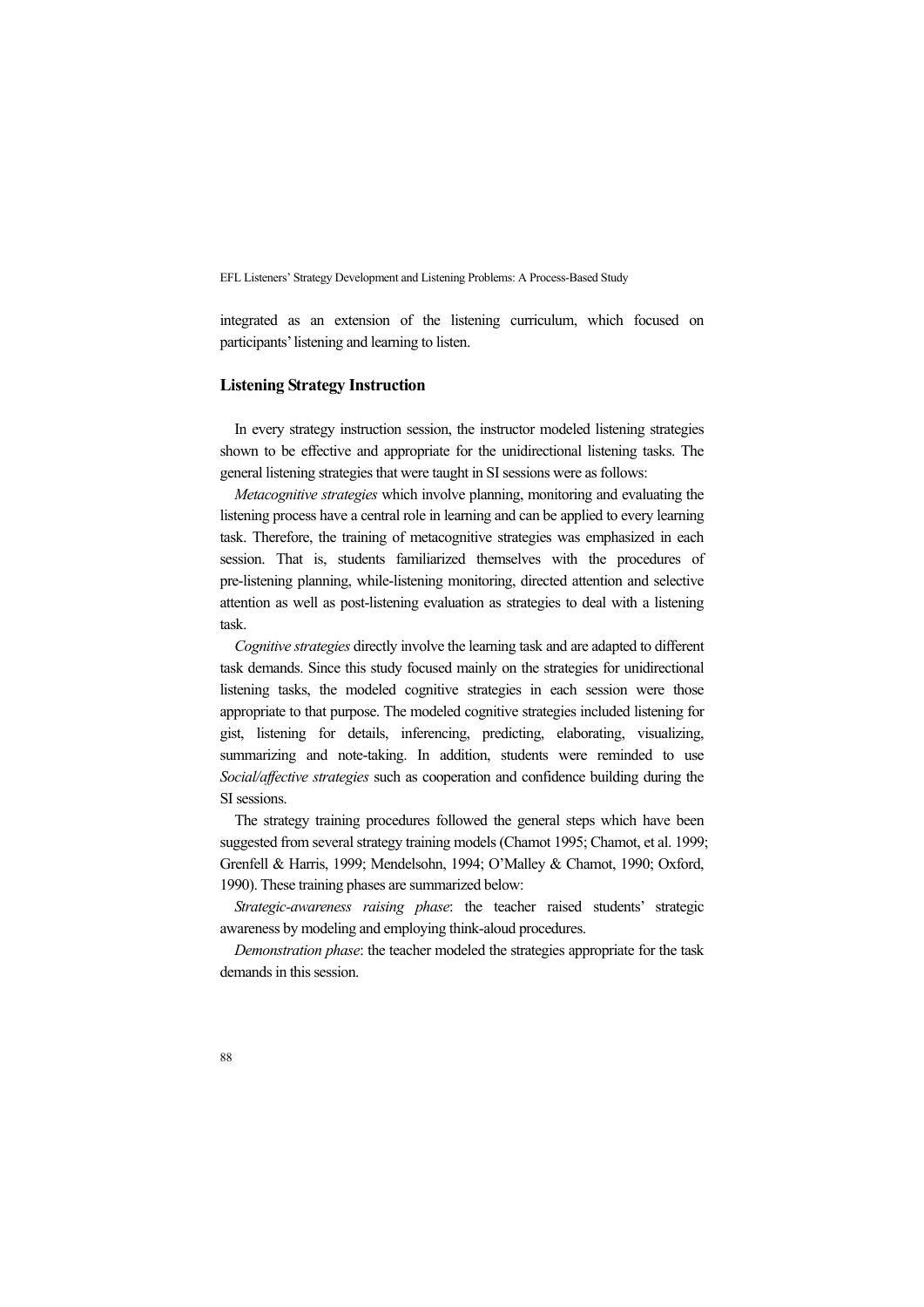*Practice phase*: students practiced the focused strategies with similar tasks and discussed their strategy use, the problems they encountered, and possible solutions.

*Evaluation phase*: students then self-evaluated the effectiveness of the focused strategies.

In addition to the above in-class strategy instruction, this study adds another phase of outside-class *self-directed practice*. Participants were encouraged to self-observe and self-reflect on their listening strategy use and listening problems outside class. This aimed to expand their strategy repertoires in a wider context of out-of-class self-directed learning.

## **Data Collection**

#### *Questionnaires*

In this study, the questionnaire included two parts, the listening strategy questionnaire and the listening problem questionnaire. The survey for listening strategies and listening problems was conducted both before and after the listening strategy instruction. It adopts a 5-point frequency scale ("almost never," "seldom," "sometimes," "often," and "almost always"). Since this study focused on students' changes in listening problems as they developed their listening strategies, the results of the listening problem questionnaire were mainly discussed.

#### *Reflective Journals*

Participants were required to keep reflective journals about their EFL listening learning activities fortnightly over the fourteen-week intervention period. Students were asked to reflect on and evaluate how they had tried to comprehend the input and what listening problems they encountered while they were listening right after completing their listening tasks. In order to objectively collect consistent data, participants were asked to complete the same listening task for each of their reflective journals. These tasks were similar to the video or audio listening clips that were practiced in class sessions. Furthermore, in order to encourage them to report honestly and without reservations participants were informed that the purpose of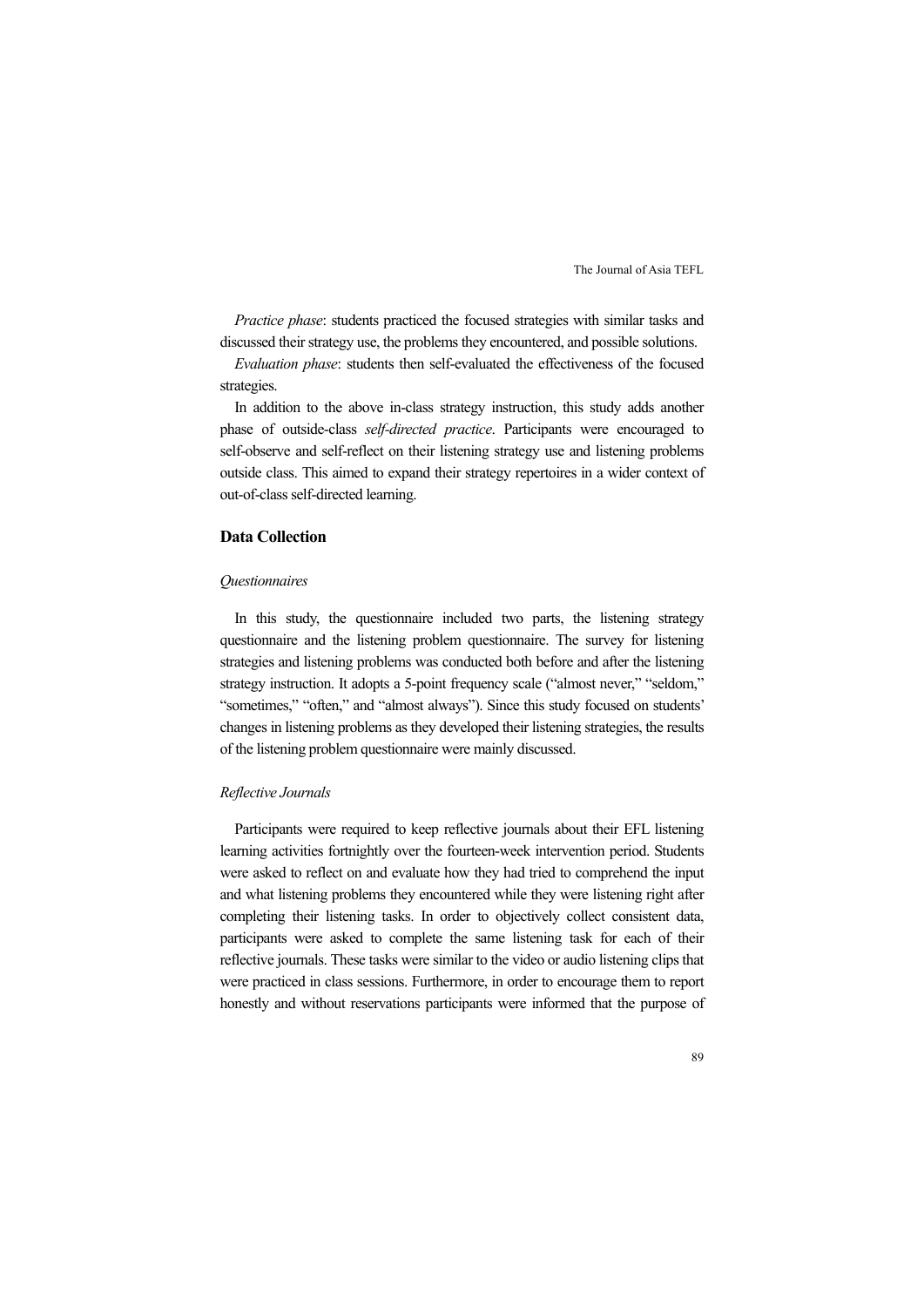keeping reflective journals was not related to assessment, but was to help them reflect on and evaluate their listening problems as they tightened their strategy use. By structuring the data collected, students' journals could be more objectively compared and analyzed. In addition, to examine the changes over longer and potentially more meaningful intervals (one-month), only the first, the middle and the last of each student's reflective journals were sampled and analyzed.

Participants' reflective journals were analyzed in two ways. First, the listening problems that participants reported were quantitatively coded. Furthermore, journal entries were analyzed qualitatively to understand the problems and the nature of strategy use reported by students. This twin focus not only provided a basis for comparison among individual students, but also presented a picture of the changing patterns of strategy use in terms of the overall group. The incidences of participants' listening problems from these three sets of reflective journals were coded. All the transcripts were coded independently by the researcher and then compared with those coded by another researcher. The inter-rater reliabilities for these three sets of data were .80, .84 and .82, respectively, and any discrepancies found were resolved through discussion.

## **RESULTS AND DISCUSSION**

The results of the students' perceived listening problems between the pre-test and the post-test questionnaires were compared with a one-sample t-test. The five-point frequency scale ranges for each listening problem were counted as follows: "almost never" = 1, "seldom" = 2, "sometimes" = 3, "often" = 4, and "almost always" = 5. The average frequencies of each listening problem perceived by the participants were calculated. As Table 1 shown, the results showed that the mean frequency of each listening problem generally decreased from the pre-test to post-test. Among all the perceived listening problems between the pre-test and post-test, there were significant decreases on the categories of "Unfamiliar vocabulary and phrases"  $(t =$ 3.89,  $p < .001$ ), "Rapid speech rate" ( $t = 3.62$ ,  $p < .01$ ), "Linking sounds between words"  $(t = 3.42, p < .01)$ , followed by the problems of "Cannot listen to the next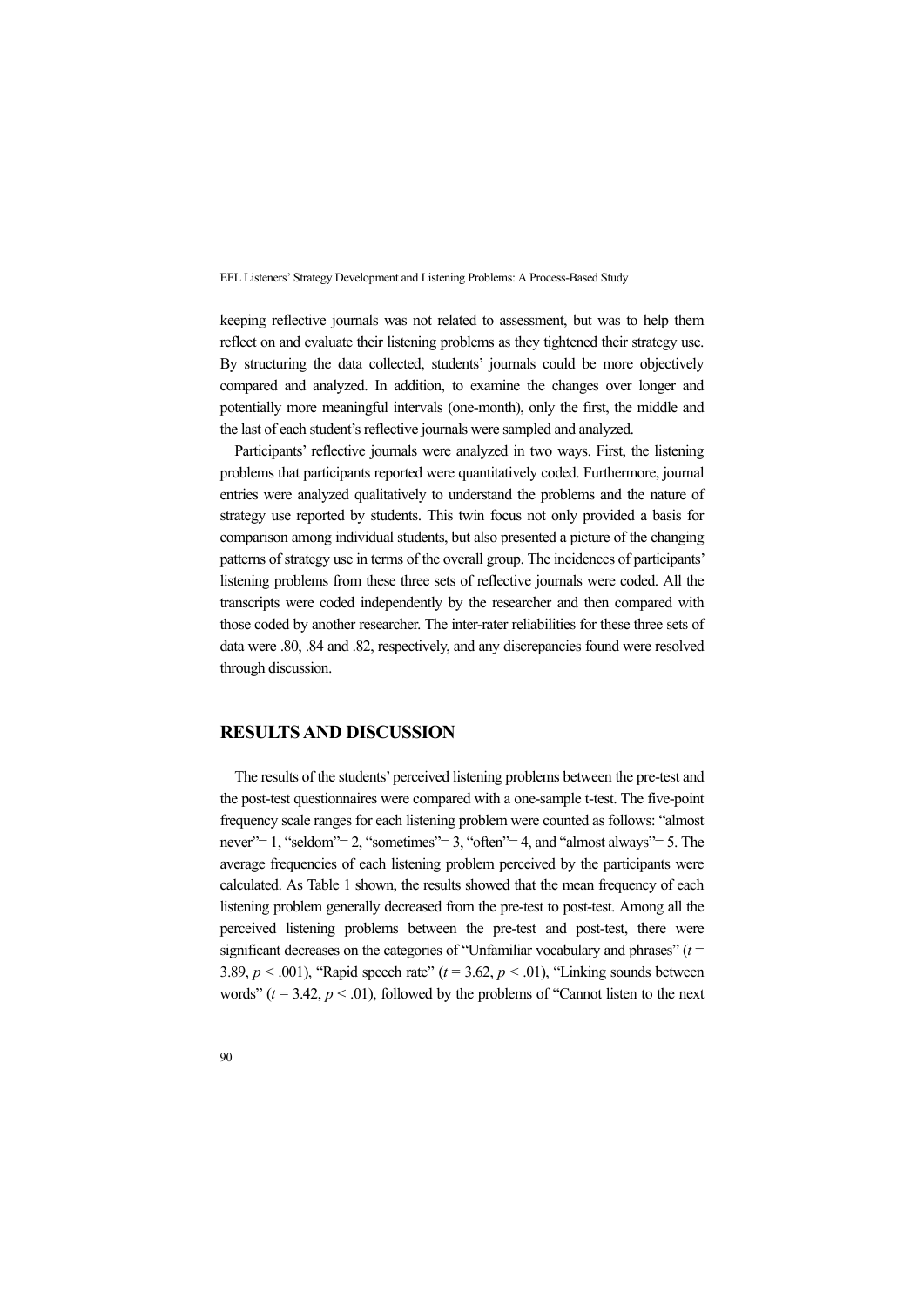part when thinking about meaning"  $(t = 2.63, p < .05)$  and "Speaker's accent"  $(t =$ 2.38,  $p < .05$ ), and all of these categories with significant differences belong to the problems of the superficial level. Hence, it was found that students became better able to deal with their listening problems (especially more on lower-level listening problems than on high-level ones) as they attempted to develop their strategy use.

| <b>1-test Results of Pre-test Questionnaire and Post-test Questionnaire (N=31)</b> |          |           |           |           |           |  |  |  |  |  |
|------------------------------------------------------------------------------------|----------|-----------|-----------|-----------|-----------|--|--|--|--|--|
| <b>Listening problems</b>                                                          | Pre-test |           | Post-test |           |           |  |  |  |  |  |
|                                                                                    | М        | <b>SD</b> | M         | <b>SD</b> | t         |  |  |  |  |  |
| Unfamiliar vocabulary and phrases                                                  | 3.63     | 0.76      | 2.74      | 0.65      | $3.89***$ |  |  |  |  |  |
| Rapid speech rate                                                                  | 3.49     | 0.44      | 3.00      | 0.40      | $3.62**$  |  |  |  |  |  |
| Speaker's accent                                                                   | 3.40     | 0.52      | 2.98      | 0.57      | $2.38*$   |  |  |  |  |  |
| Linking sounds between words                                                       | 3.42     | 0.51      | 2.82      | 0.58      | $3.42**$  |  |  |  |  |  |
| Cannot listen to the next part when                                                | 2.97     | 0.75      | 2.39      | 0.59      | $2.63*$   |  |  |  |  |  |
| thinking about meaning                                                             |          |           |           |           |           |  |  |  |  |  |
| Cannot segment the speech                                                          | 3.05     | 0.55      | 2.71      | 0.63      | 1.78      |  |  |  |  |  |
| Cannot remember what was heard                                                     | 3.16     | 0.50      | 2.87      | 0.52      | 1.74      |  |  |  |  |  |
| Cannot form a mental image from                                                    | 3.05     | 0.62      | 2.68      | 0.75      | 1.65      |  |  |  |  |  |
| words heard                                                                        |          |           |           |           |           |  |  |  |  |  |
| Cannot figure out main ideas of the                                                | 3.82     | 0.56      | 3.47      | 0.54      | 1.92      |  |  |  |  |  |
| message                                                                            |          |           |           |           |           |  |  |  |  |  |
| Lack of background knowledge to                                                    | 3.61     | 0.77      | 3.21      | 0.89      | 1.46      |  |  |  |  |  |
| understand the intended meaning                                                    |          |           |           |           |           |  |  |  |  |  |
| Mean of total listening problems                                                   | 3.36     | 0.60      | 2.89      | 0.61      | 1.71      |  |  |  |  |  |

**TABLE 1** 

**T-test Results of Pre-test Questionnaire and Post-test Questionnaire (N=31)** 

 $*_{p}$  < .05  $*_{p}$  < .01  $*_{p}$  < .001

Note: the bold figures indicate significant differences.

Furthermore, when further looking at changes of students' perceived listening problems as students heightened their strategy use over time, results of students' listening problems reported from their initial, middle and final sets of reflective journals were analyzed.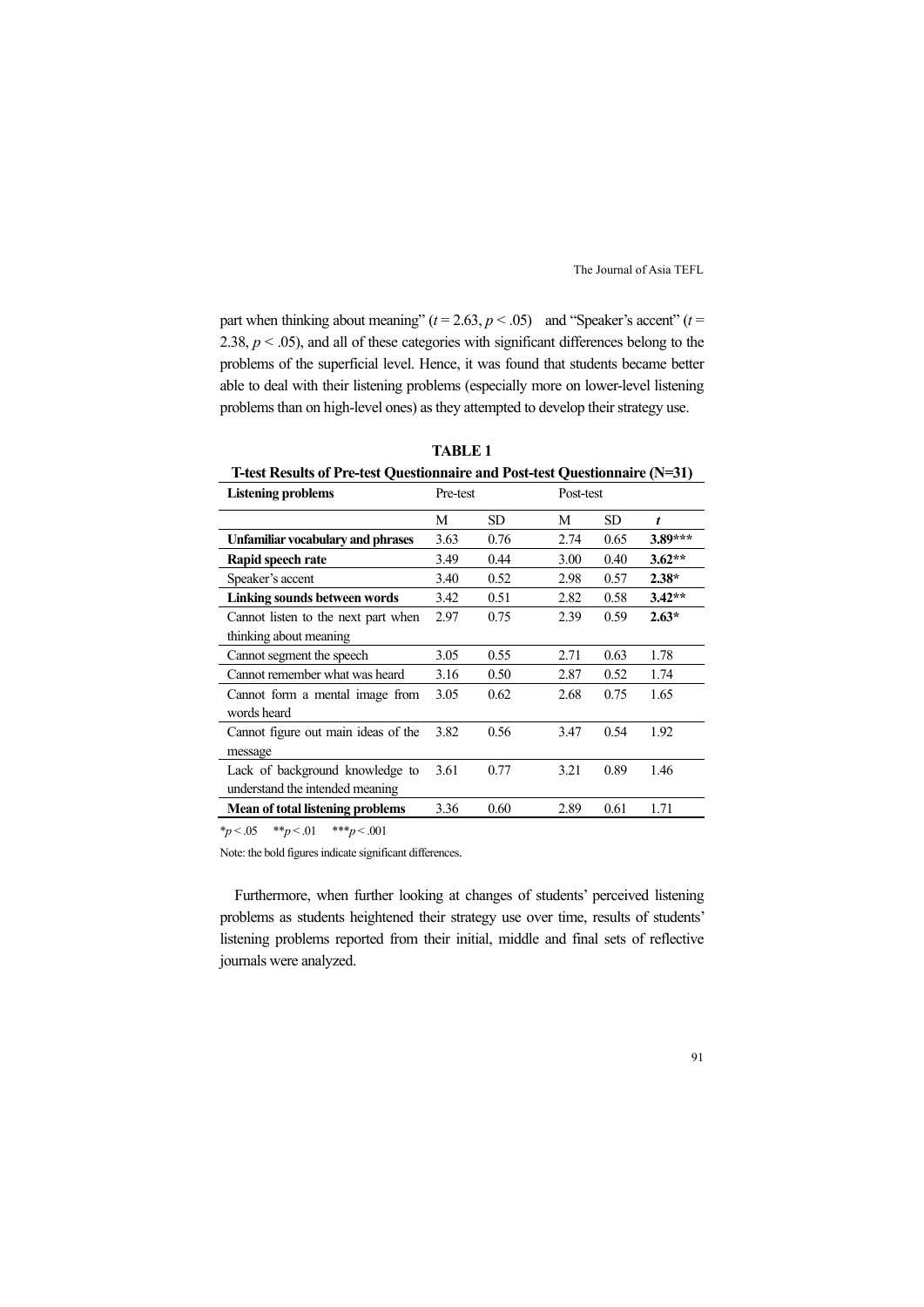| -<br>of Reflective Journals (N=31)                                 |                |       |     |       |                |      |  |  |  |  |
|--------------------------------------------------------------------|----------------|-------|-----|-------|----------------|------|--|--|--|--|
| <b>Listening Problems</b>                                          | RJ1            |       | RJ2 |       | RJ3            |      |  |  |  |  |
| Unfamiliar vocabulary                                              | 25             | 37%   | 17  | 20%   | 12             | 16%  |  |  |  |  |
| Rapid speech rate                                                  | 19             | 28%   | 13  | 16%   | 10             | 13%  |  |  |  |  |
| Speaker's accent                                                   | $\overline{4}$ | 6%    | 3   | $4\%$ | $\overline{4}$ | 5%   |  |  |  |  |
| Linking sounds between words                                       | 8              | 12%   | 7   | 8%    | 7              | 9%   |  |  |  |  |
| Cannot listen to the next part when thinking<br>about meaning      | 11             | 16%   | 9   | 11%   | 6              | 8%   |  |  |  |  |
| Cannot segment the speech                                          |                |       | 8   | 10%   | 8              | 11%  |  |  |  |  |
| Cannot remember what was heard                                     |                |       | 10  | 12%   | 9              | 12%  |  |  |  |  |
| Cannot form a mental image from words heard                        |                |       | 4   | 5%    | 5              | 7%   |  |  |  |  |
| Cannot figure out main ideas of the message                        |                |       | 7   | 8%    | 8              | 11%  |  |  |  |  |
| Lack of background knowledge to understand<br>the intended meaning | 1              | $1\%$ | 5   | 6%    | 7              | 9%   |  |  |  |  |
| <b>Total Entries</b>                                               | 68             | 100%  | 83  | 100%  | 76             | 100% |  |  |  |  |

**TABLE 2 Listening Problems Reported from Initial, Middle and Final Sets** 

Table 2 shows students' listening problems as reported in the three sets of reflective journals. To begin with, the results in the first set showed that "Unfamiliar vocabulary" (37%) and "Rapid speech rate" (28%) were the two major frequently reported problems followed by "Cannot listen to the next part when thinking about meaning" (16%). These problems were fairly typical of the reflections that students had on their habitual strategy use that they had brought with them into the SI program. For example, most participants tried to understand each word and detail while listening, leading them to be more aware of any unfamiliar words they encountered. Since they tended to be involved in word by word processing, this also prevented them from keeping up with rates of authentic speech. In addition,

 $\overline{a}$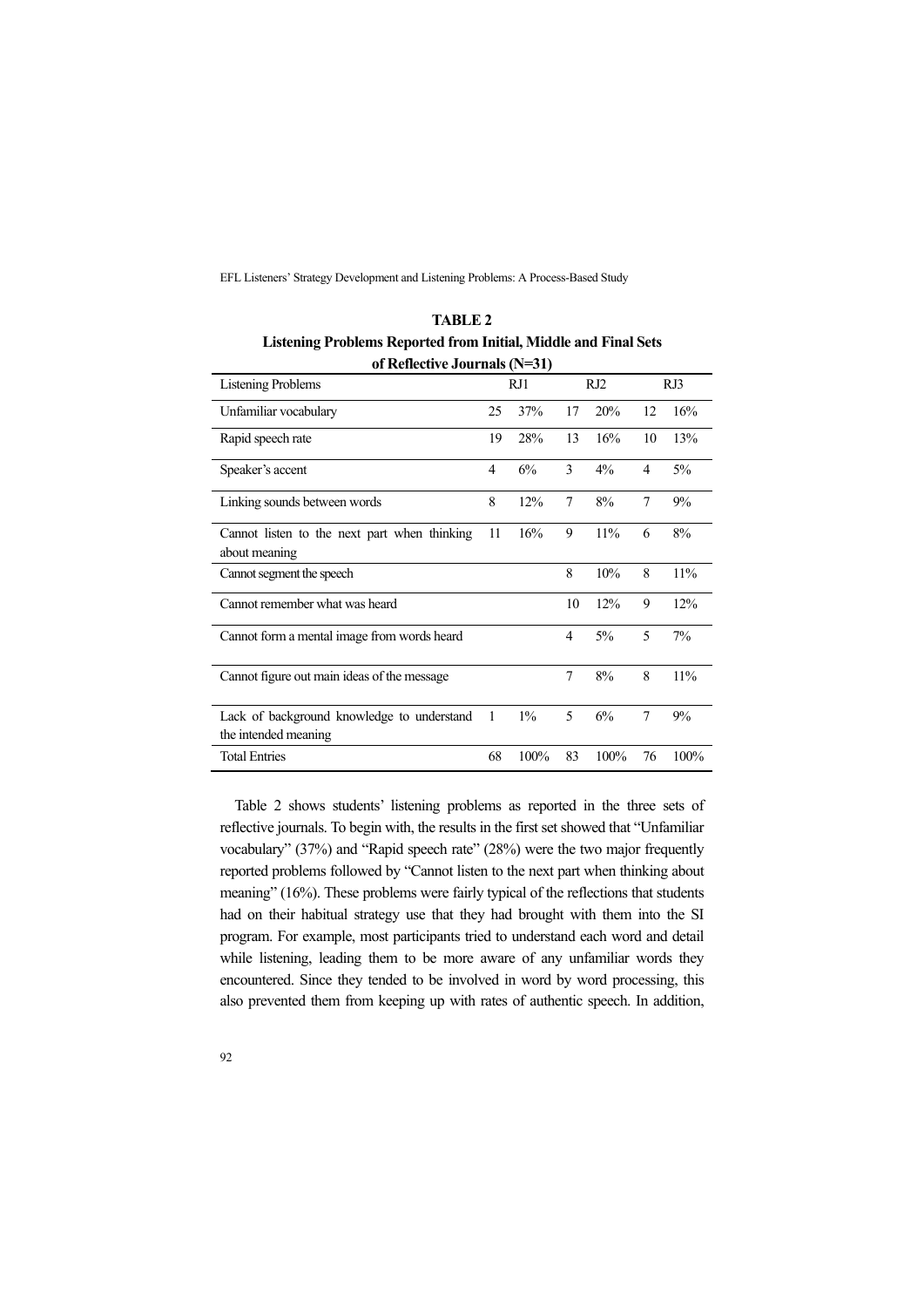they frequently stopped and thought hard about the meanings of words, which also blocked their attempts to continue to listen to the next section. These dominant problems reported in students' first set of reflective journals were indicative of students' bottom-up mode of processing listening. These findings also corroborate some studies on listening problems (e.g., Goh, 2000; Graham, 2006; Hasan, 2000), indicating that most students had limited knowledge of dealing with their listening processes and that as a result comprehension usually broke down at the level of superficial processing.

During the strategy instruction, as students acquired more appropriate top-down or higher level strategies to deal with listening input, the results in the middle and final sets indicated that their initial major problems gradually decreased. For example, students who reported using strategies of Direct Attention, Monitoring, or Listen for Gist were less likely to have the following three listening problems: frequently encountering unfamiliar words, rapid speech rate, and getting stuck when thinking hard about the meaning. As examples of students stated:

I tried to be very careful about my ongoing comprehension. If I missed some small parts, I just let them go, and I would be more attentive to the coming information to make up the parts I just missed. (S18 RJ2)

When I heard some words I didn't know, I didn't just focus on those words. I would quickly keep up with speed and continued to listen, and paid more attention on the overall meaning. (S23 RJ2)

However, while some problems decreased, there emerged more categories of listening problems, which were reported by students fairly equally in the middle and final sets of reflective journals. These categories were, for example, "Cannot segment the speech," "Cannot remember what was heard," "Cannot form a mental image from words heard," "Cannot figure out the main idea," and "Lack of background knowledge." From these reported listening problems, it was found that students seemed to become more aware of real-time problems caused by internal factors such as processing difficulty, rather than simply blaming external factors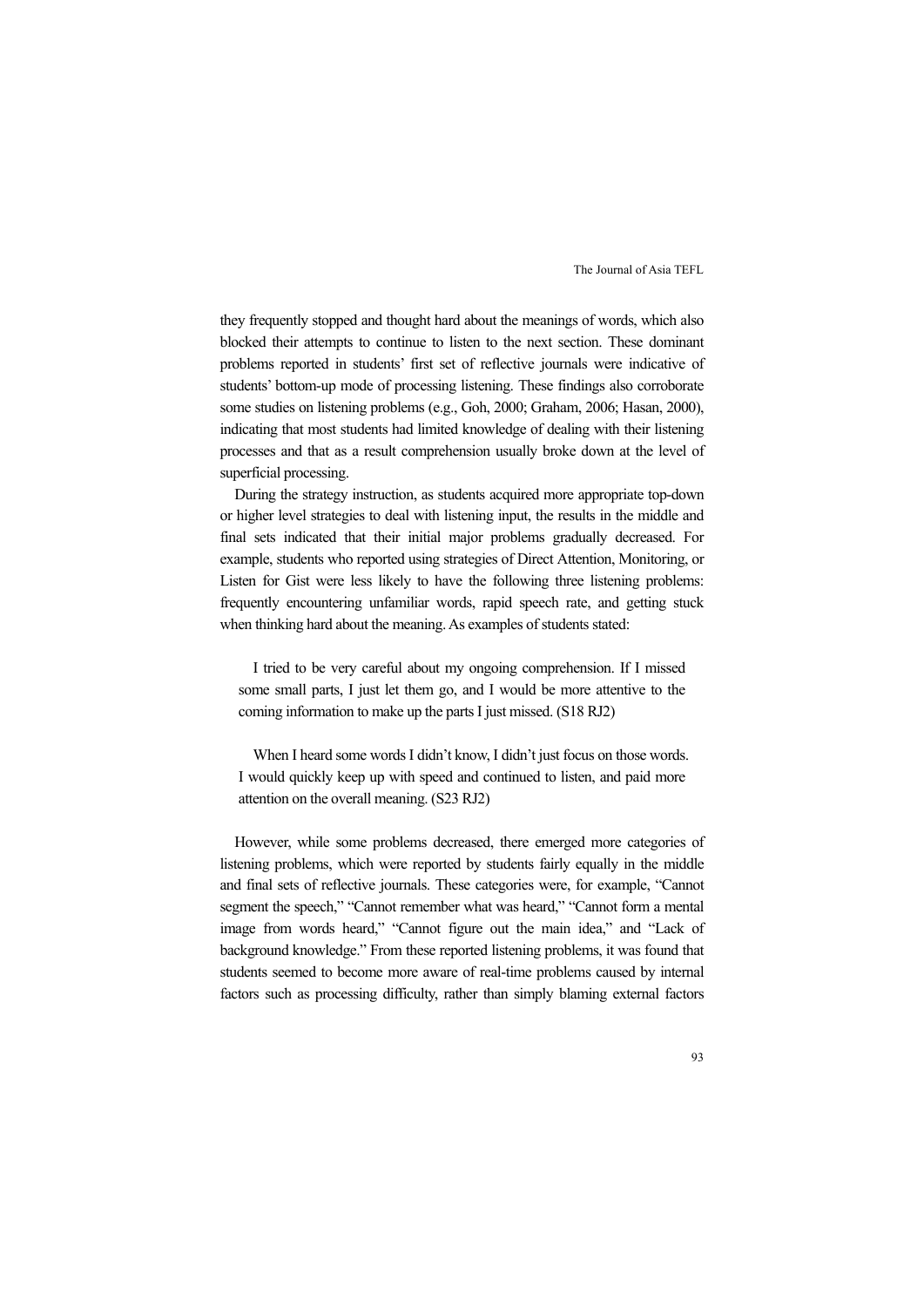such as text or task difficulties, as they had reported in the initial set of reflective journals. The patterns of these variations over time were analyzed as follows.

First, students were better able to speculate about their specific listening problems. For example, students who initially blamed their problems on external text factors such as "too many new words in the texts," shifted to address more explicitly their inabilities to recognize words they knew, a student (S21) stated:

I could recognize some words while reading, but I couldn't recognize them while listening, even some very easy words. Maybe I'm not familiar with the sounds but the spellings. (S21 RJ2)

This example revealed two extreme positions. On the one hand, this typical problem reflected conventional instructional methodologies where students were merely required to memorize word meanings and spellings, but the pronunciation was often ignored. As a result, students had difficulties in making associations between sounds and written words. On the other hand, students seemed to be better able to reflect more specifically on their problems, suggesting increased metacognitive knowledge about their listening processes. Once they had a better understanding of their difficulties, they were more willing to employ more effective strategies as solutions.

Second, there appeared a tendency that more listening difficulties emerged in accordance with students' use of higher level of strategies. For example, in the category of "Cannot figure out the main ideas of the message," students stated:

Although I listened to key words, I still didn't know what the news really going to express for. (S7 RJ2)

I predicted what was going to say and inferred the words meanings from the context, but when all the parts were put together, I still couldn't get the overall meanings. (S10 RJ2)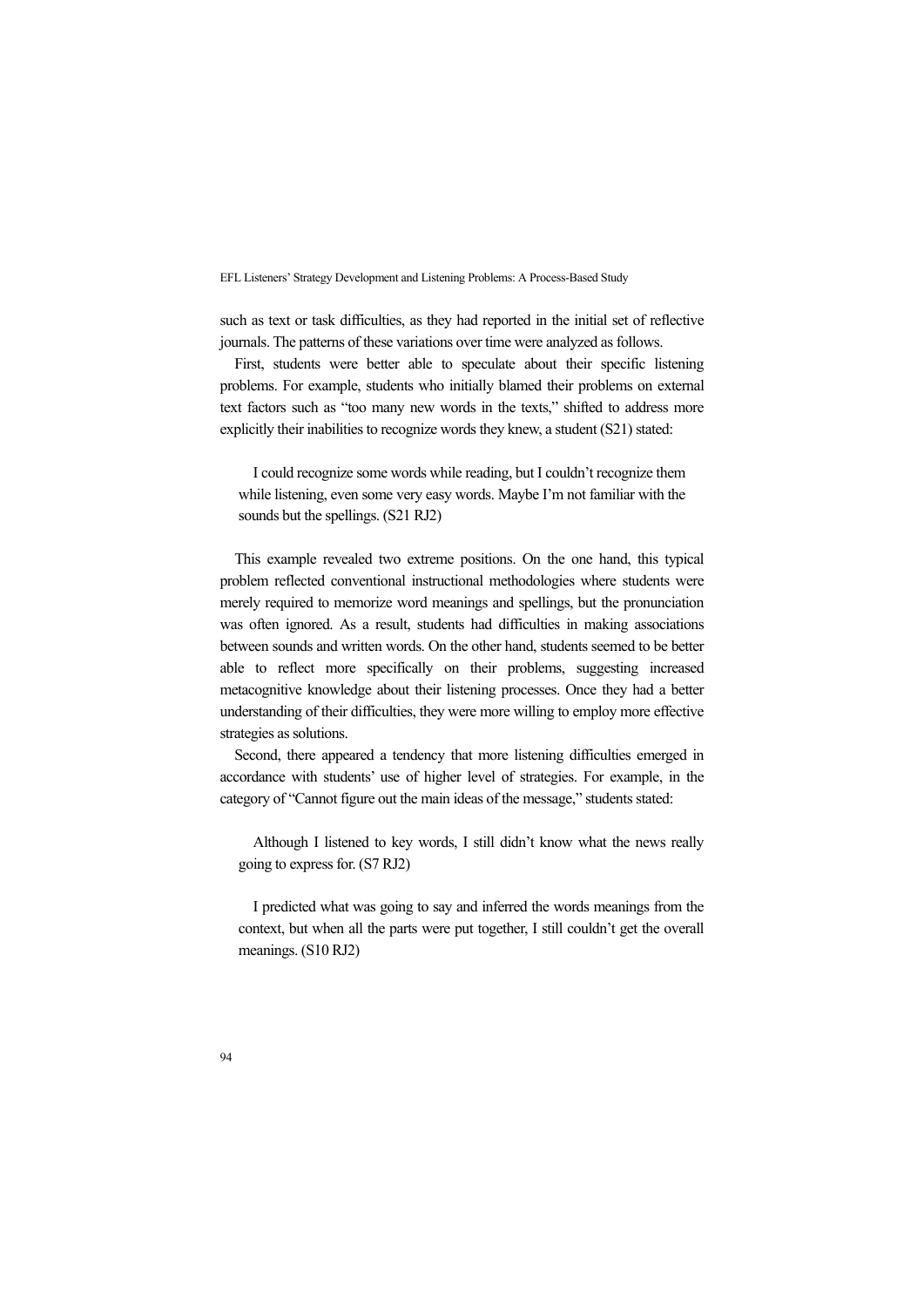Although students attempted to employ some top-down strategies, they were still unable to find any key idea about the texts. This might be due to their lack of background knowledge or insufficient linguistic ability to take in the important points. At this point, some students felt frustrated and would return to their former habitual strategy use. For example, one student reported:

I think "listen for gist" was ineffective. If I didn't understand each detail, I couldn't get the meaning. I still want to pay attention to every word. (S22 RJ2)

While there were some other students who stated:

I tried to encourage myself to keep going, although I couldn't get much of this message. Maybe I need more practices to figure out the main idea. (S27 RJ2)

These two examples illustrate individuals' internal factors (e.g., affective status, habitual behavior, and English proficiency) in dealing with the difficulties they confronted while listening. Some students might not be confident to keep listening through the next part with their partial comprehension, and some might not be tolerant of the ambiguity in processing listening input. As a result, they would rather return to their habitual strategy use of local level processing, and they might repeat their former complaints about listening difficulties. This might persist until they would engage in higher level strategy use again to try to be more effective in strategy application. By contrast, some students were more confident of their adapted strategy use and would keep reflecting on how to deal with their newly emerging difficulties. Nevertheless, these reported problems revealed that students were undergoing the process of adapting their strategy repertoires over time. There appeared to be an indication that the higher the level of strategies they employed, the deeper the insight into their listening problems they discovered.

Finally, some students seemed to be better able to explore effective solutions for their existing listening difficulties. For example, in the category of "Cannot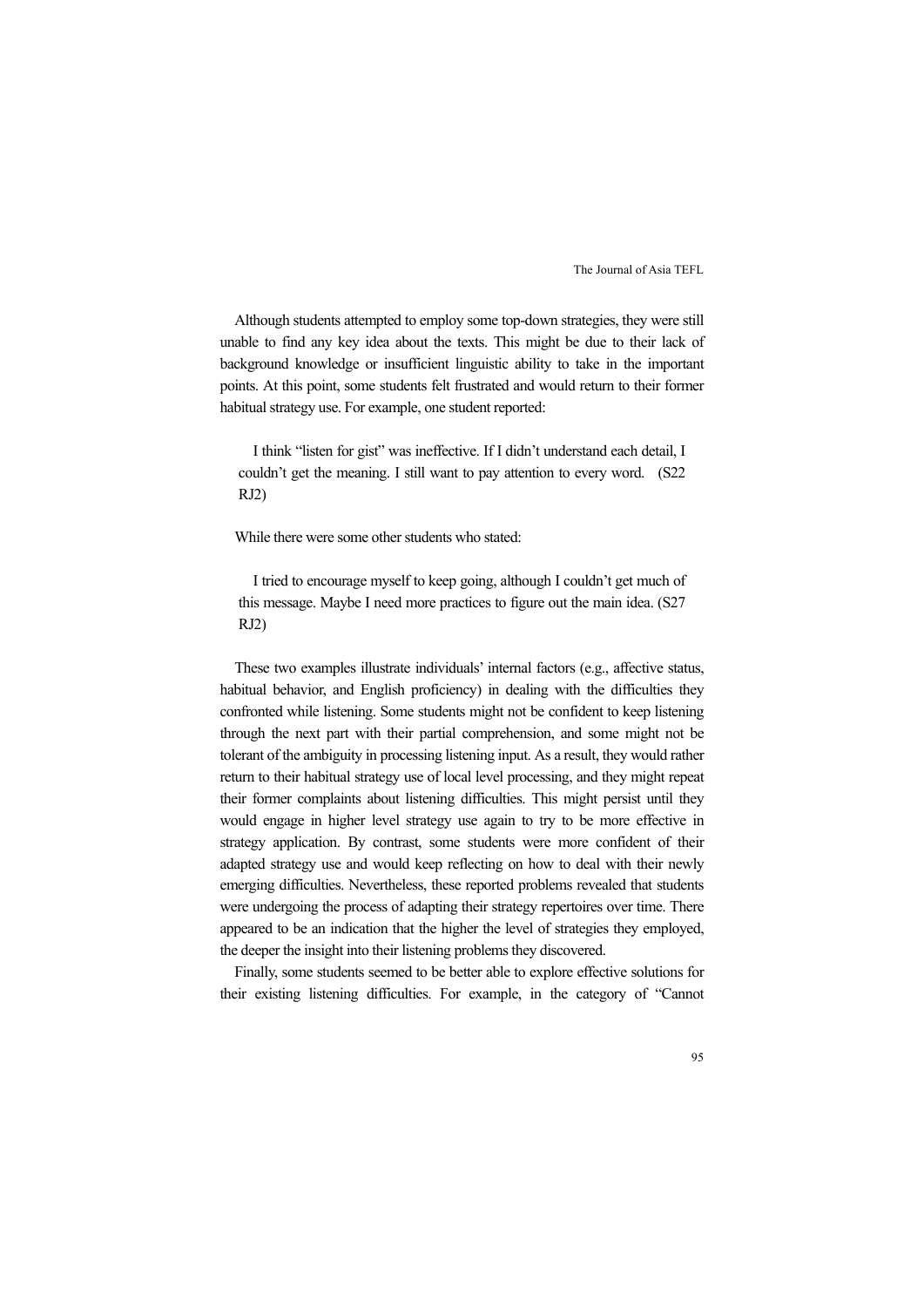remember what was heard," due to short-term memory span, students might not be able to remember what was heard, especially when attempting to retain a long text, as one student (S5) stated in the middle set of her reflective journal:

I listened carefully, and I could understand very well. But I usually forgot what was said when I listened to the next part. After listening, I almost forgot half part of the information." (S5 RJ2)

However, she revealed in the final set of her reflective journal that using strategies of Monitoring, Summarization and Notetaking could help her solve this problem:

I tried to mentally summarize the main points for each small part and consciously monitor what I've understood when I was listening to this passage, and sometimes I would also quickly jot down some key words to help me to remember the information. (S5 RJ3)

Through consistent self-revelation, students seemed to have learned how to employ effective strategies to cope with listening when these difficulties arose.

The results of students' reported listening problems over time revealed deeper insights into how students have adapted their strategy use to help them overcome comprehension obstacles. It was found that, as strategy training progressed, students seemed to have a better understanding of their specific difficulties and to have increased their metacognitive knowledge for processing listening. Furthermore, there was a tendency for students to raise higher level processing difficulties as they developed positive changes in their strategy use. Finally, although the reported listening difficulties seemed to be multifaceted, students were better able to manage and harmonize their strategy use and the difficulties inherent in the complex listening process.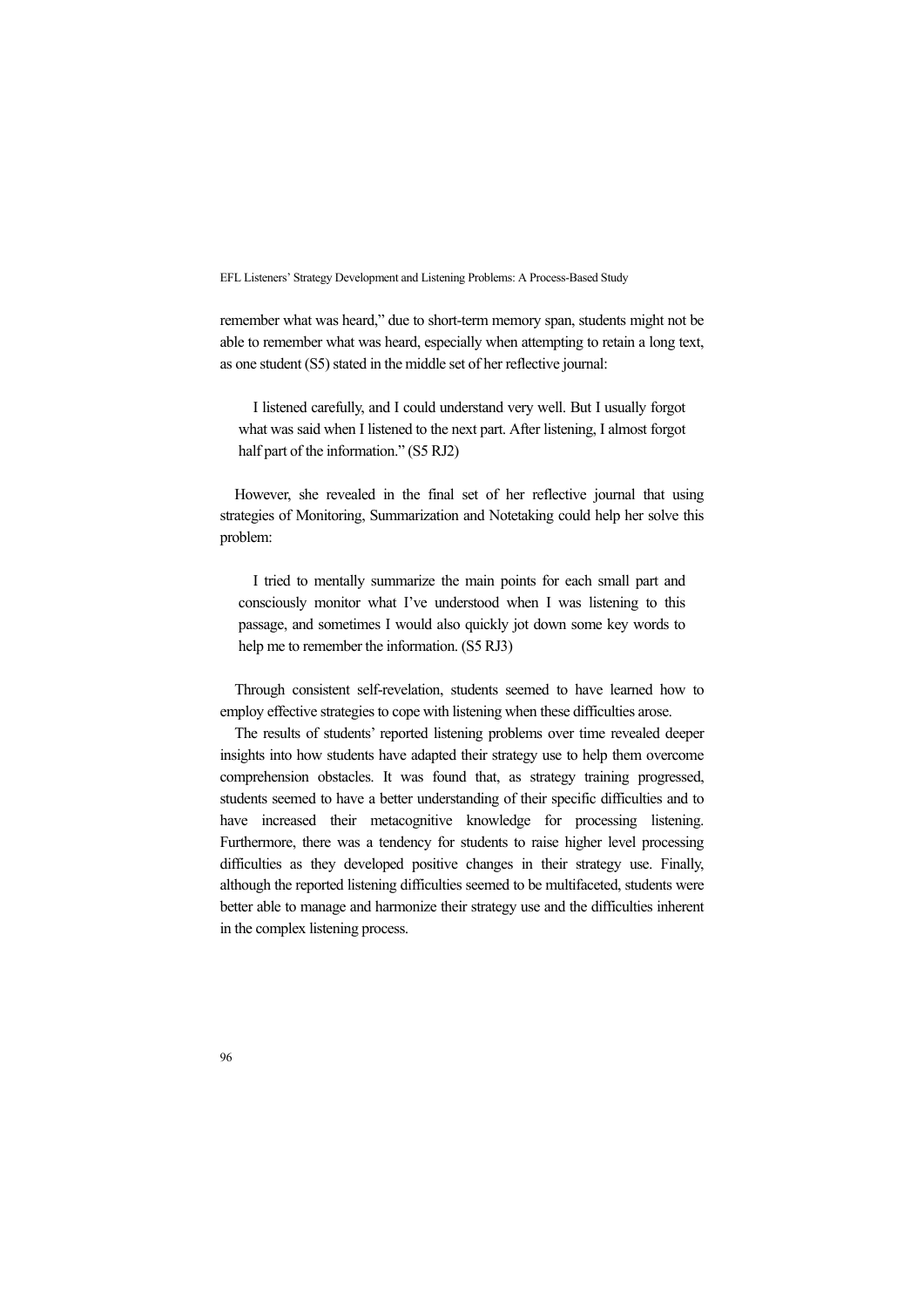# **CONCLUSION AND IMPLICATIONS**

The results of the pre-test and post-test of listening problem questionnaires indicated that students were better able to deal with their listening problems, especially more on lower-level of processing problems than higher-level ones after the listening strategy instruction. Furthermore, students' changes of perceived listening problems over time showed the trends that, as students heighten their strategy use, they were better able to solve their superficial listening problems, but meanwhile they encountered in-depth or higher level listening processing problems. Although these problems encountered by students were multifaceted, students became better able to harmonize their advanced strategy use to deal with the obstacles involving various individual factors during the process of listening. It seemed that the strategy instruction engaged individual learners in recursive problem-solving processes. They began to be aware of their weaknesses and problems of their former habitual strategy use and then became more willing to consciously employ higher level strategies to remove the obstacles to listening involving local processing. Meanwhile, there emerged a higher level of listening problems complicated by different individual internal factors. This was then followed by another problem-solving process.

Therefore, the findings of this study showed that the strategy instruction (e.g., modeling and discussions in class and self-reflections outside class) positively empowered students with problem-solving abilities, so that they were better able to harmonize their strategy use, listening problems, learning progress and other individual factors as they tighten their strategy use. As a result, students were better able to orchestrate their strategy use in an effective chain to perform the listening tasks more successfully. Finally, strategy instruction also strengthened students' self-directed learning abilities and helped guide them toward success; that is, toward the goal of autonomous learning in listening comprehension. Based on the results of the present study, some pedagogical implications for listening SI are suggested.

First, one important part of teaching listening is to spend more time on helping learners tackle their listening problems. In the EFL listening instruction, the first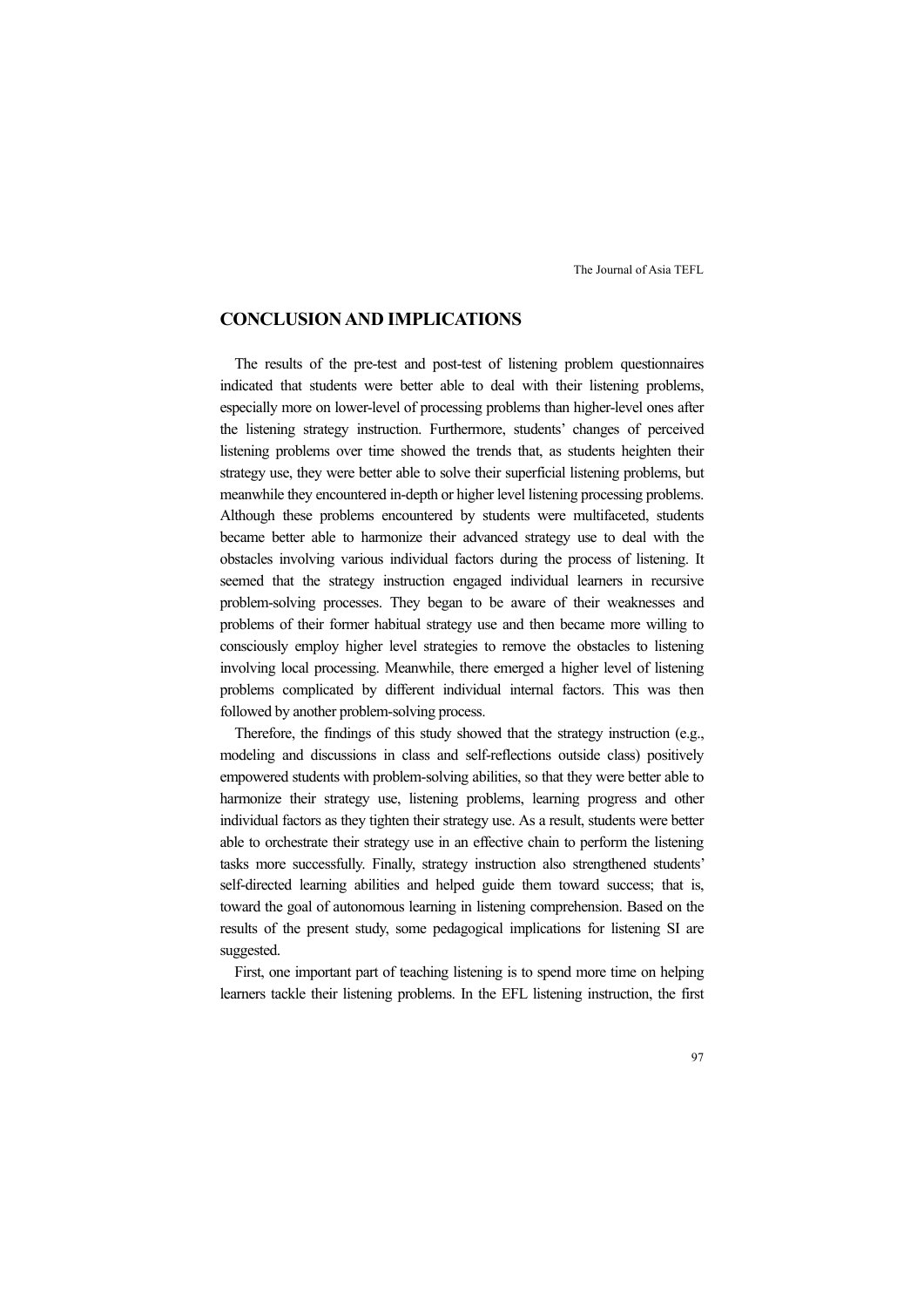step is to identify students' listening problems so that teachers can deal with each problem specifically. In addition, teachers need to include more practice activities that can help learners overcome or cope with these listening problems so that they can have better control over their listening comprehension. By focusing more on those areas that affect students' comprehension most, more effective listening pedagogy can be achieved.

It is recommended that listening comprehension assessment focus more on fostering students' listening processes that enhance their listening skill rather than merely testing their recall of listening content. Hence, there is a pressing need to develop appropriate testing systems that measure the listening performances which students are actually developing.

Finally, consistent and systematic SI integrated into listening instruction is recommended. The teacher can adapt the systematic strategy training procedures suggested from research to help students develop metacognitive awareness and control (Goh, 2008; Graham, et al. 2008). These procedures have been shown to empower learners in executing better control over their listening processing, to expand and fine-tune their own strategy repertoire and in turn, and to approach their listening tasks more successfully. Furthermore, it is crucial to help students develop balanced strategy use of both bottom-up and top-down processing in coping with different task demands. Once the strategy training is scaffolded within a consistent climate, the responsibilities of learning will gradually shift to learners themselves through self-reflection and self-regulation of their listening processes.

# **THE AUTHOR**

*Ai-hua Chen* is an assistant professor in the Center for General Education at Asia-Pacific Institute of Creativity in Taiwan. Her research interests focus on TESOL pedagogy, second language acquisition and language learner strategies. Email: aihua@ms.apic.edu.tw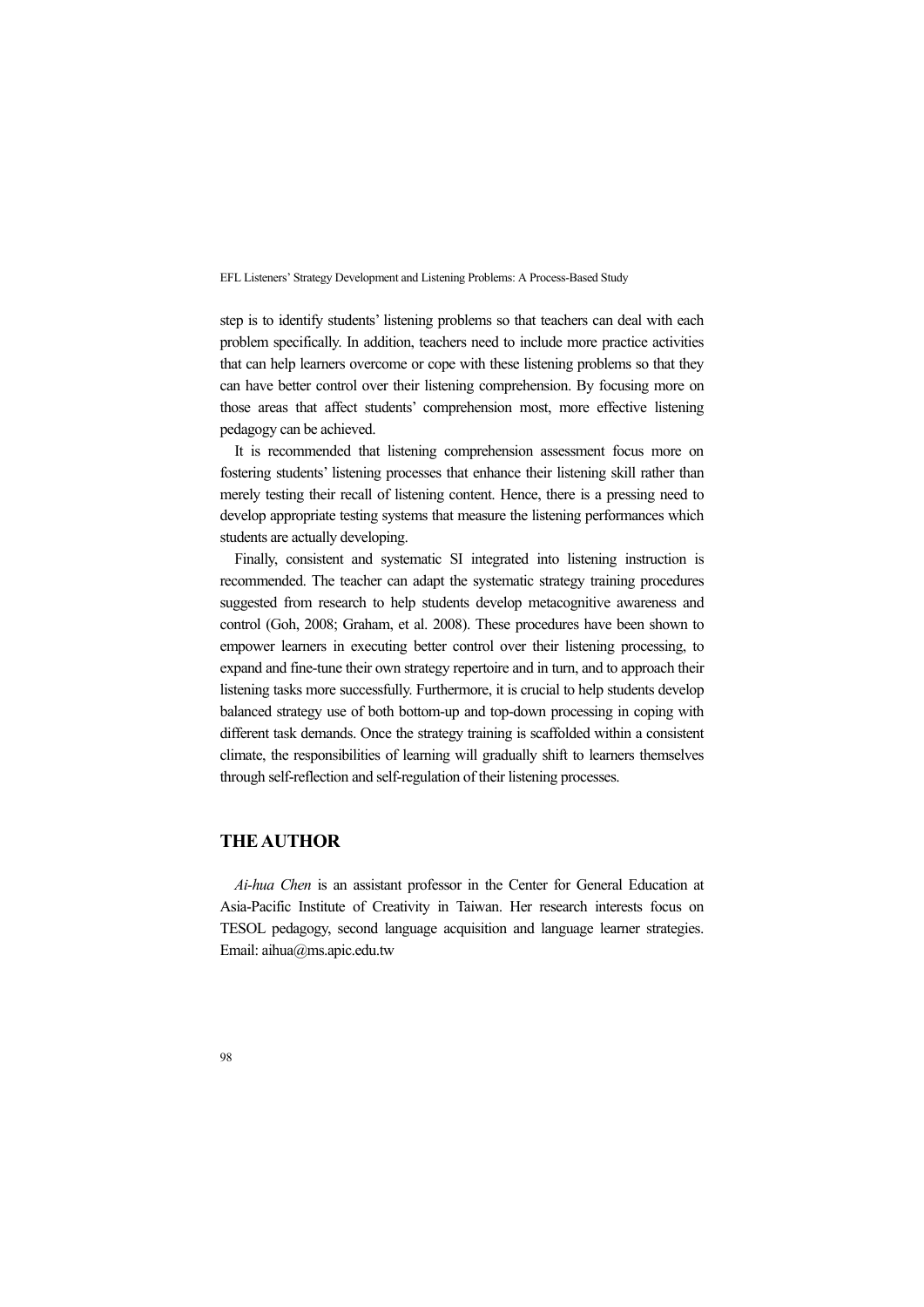# **REFERENCES**

- Anderson, A., & Lynch, T. (1988). *Listening*. Oxford: Oxford University Press.
- Anderson, J. R. (1985). *Cognitive psychology and its implications* (2nd ed.). New York: W. H. Freeman.
- Anderson, J. R. (2000). *Cognitive psychology and its implications* (5th ed.). New York: Worth Publishers.
- Bacon, S. M. (1992). Phases of listening to authentic input in Spanish: A descriptive study. *Foreign Language Annals, 25*(4), 317-334.
- Buck, G. (2001). *Assessing listening*. Cambridge: Cambridge University Press.
- Carrier, K. A. (2003). Improving high school English language learners' second language listening through strategy instruction. *Bilingual Research Journal, 27*(3), 383-408.
- Chamot, A. U. (1995). Learning strategies and listening comprehension. In D. Mendelsohn and J. Rubin (Eds.), *A guide for the teaching of second language listening*. San Diego: Dominie Press.
- Chen, A. (2010). Effects of listening strategy training for EFL adult listeners. *The Journal of Asia TEFL, 7*(1), 135-169.
- Chamot, A. U. (2005). Language learning strategy instruction: Current issues and research. *Annual Review of Applied Linguistics, 25*, 112-130.
- Chamot, A. U., Barnhardt, S., EI-Dinary, P. B., & Robbins, J. (1999). *The learning strategies handbook*. White Plains, NY: Addison Wesley Longman.
- Field, J. (1998). Skills and strategies: Towards a new methodology for listening. *ELT Journal, 52*(2), 110-118.
- Field, J. (2004). An insight into listeners' problems: Too much bottom-up or too much top-down? *System, 32*(3), 363-377.
- Flowerdew, J., & Miller, L. (1996). Lecturer perceptions, problems and strategies in second language lectures. *RELC Journal, 27*(1), 23-46.
- Flowerdew, J., & Miller, L. (2005). *Second language listening: Theory and practice*. Cambridge: Cambridge University Press.
- Goh, C. (2000). A cognitive perspective on language learners' listening comprehension problems. *System, 28*(1), 55-75.
- Goh, C. (2002). Learners' self-reports on comprehension and learning strategies for listening. *Asian Journal of English Language Teaching, 12*, 45-68.
- Goh, C. (2008). Metacognitive instruction for second language listening development: Theory, practice and research implications. *RELC Journal, 39*(2), 188-213.
- Goh, C., & Taib, Y. (2006). Metacognitive instruction in listening for young learners. *ELT Journal, 60*(3), 222-232.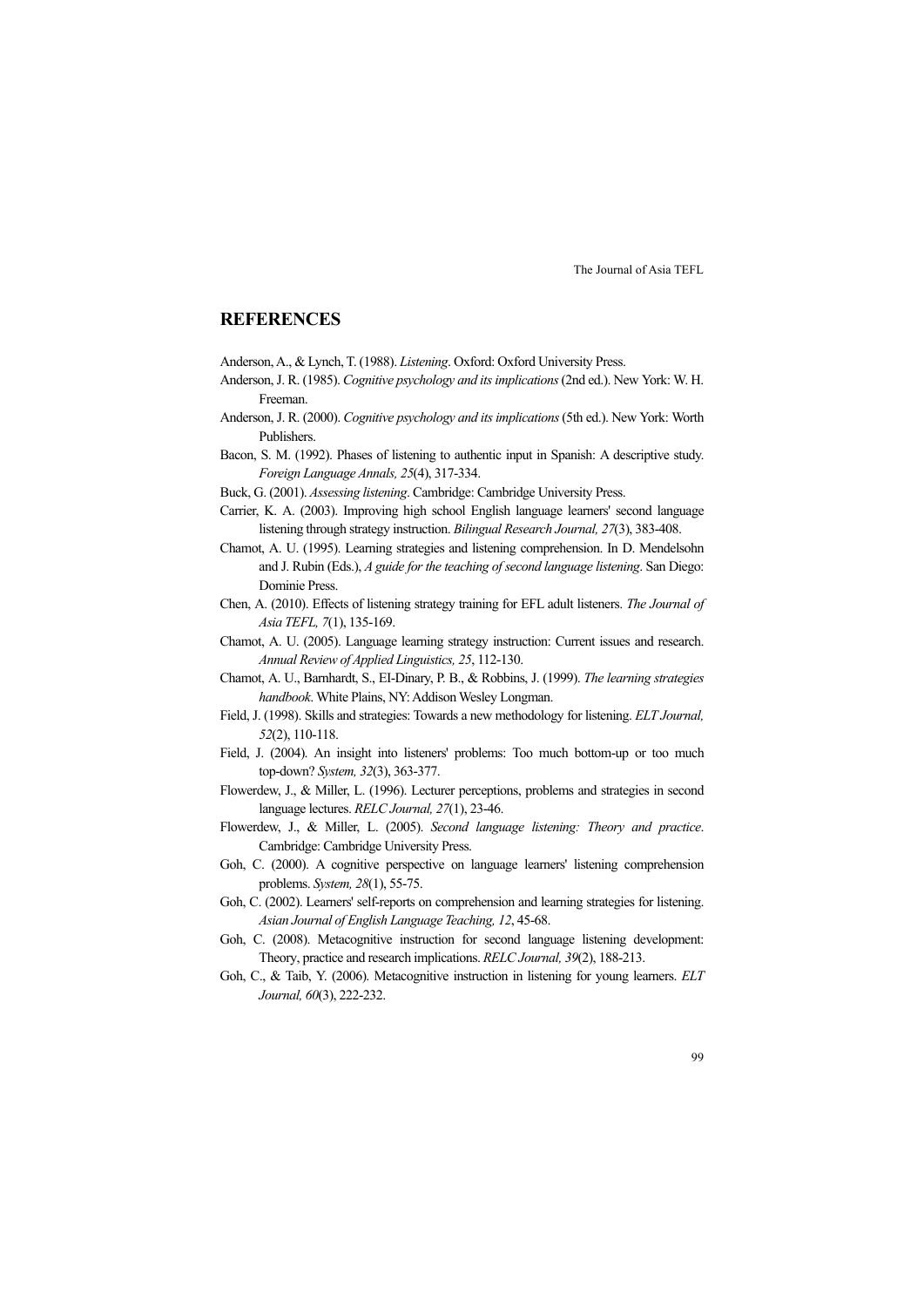- Graham, S. (2003). Learner strategies and advanced level listening comprehension. *Language Learning Journal, 28*(1), 64-69.
- Graham, S. (2006). Listening comprehension: The learners' perspective. *System, 34*(2), 165-182.
- Graham, S., Santos, D., & Vanderplank, R. (2008). Listening comprehension and strategy use: A longitudinal exploration. *System 36*(1), 52-68.
- Grenfell, M., & Harris, V. (1999). *Modern language and learning strategies: In theory and practice*. London: Routledge.
- Harris, V. (2007). Exploring progression: reading and listening strategy instruction with near-beginner learners of French. *Language Learning Journal, 35*(2), 189-204.
- Hasan, A. S. (2000). Learners' perceptions of listening comprehension problems. *Language Culture and Curriculum, 13*(2), 137-153.
- Mendelsohn, D. J. (1994). *Learning to listen: A strategy-based approach for the second-language learner*. San Diego: Dominie Press.
- O'Malley, J. M., & Chamot, A.U. (1990). *Learning strategies in second language acquisition*. Cambridge: Cambridge University Press.
- O'Malley, J. M., Chamot, A.U., & Kupper, L. (1989). Listening comprehension strategies in second language acquisition. *Applied Linguistics*, *10*(4), 418-437.
- Osada, N. (2001). What strategies do less proficient learners employ in listening comprehension? A reappraisal of bottom-up and top-down processing. *Journal of the Pan-Pacific Association of Applied Linguistics, 5*, 73-90.
- Oxford, R. L. (1990). *Language learning strategies: What every teacher should know.* Boston: Heinle & Heinle.
- Oxford, R. L. (2001). Language learning strategies. In R. Carter & D. Nunan (Eds.), *Teaching English to speakers of other languages* (pp. 166-172). Cambridge: Cambridge University Press.
- Oxford, R. L., Lavine, R. Z., Felkins, G., Hollaway, M. E., & Saleh, A. (1996). Telling their stories: Language students use diaries and recollection. In R. L. Oxford (Eds.), *Language learning strategies around the world: Cross-cultural perspectives* (pp. 19-34). Honolulu: University of Hawaii Press.
- Richards, J. C. (2005). Second thoughts on teaching listening. *RELC Journal, 36*(1), 85-92.
- Richards, J. C., & Rodgers, T. S. (2001). *Approaches and methods in language teaching* (2nd ed.). Cambridge: Cambridge University Press.
- Rost, M. (2002). *Teaching and researching listening*. New York: Longman.
- Thompson, I., & Rubin, J. (1996). Can strategy instruction improve listening comprehension? *Foreign Language Annals, 29*(3), 331-342.
- Tsui, A., & Fullilove, J. (1998). Bottom-up or top-down processing as a discriminator of L2 listening performance. *Applied Linguistics, 19*(4), 432-451.